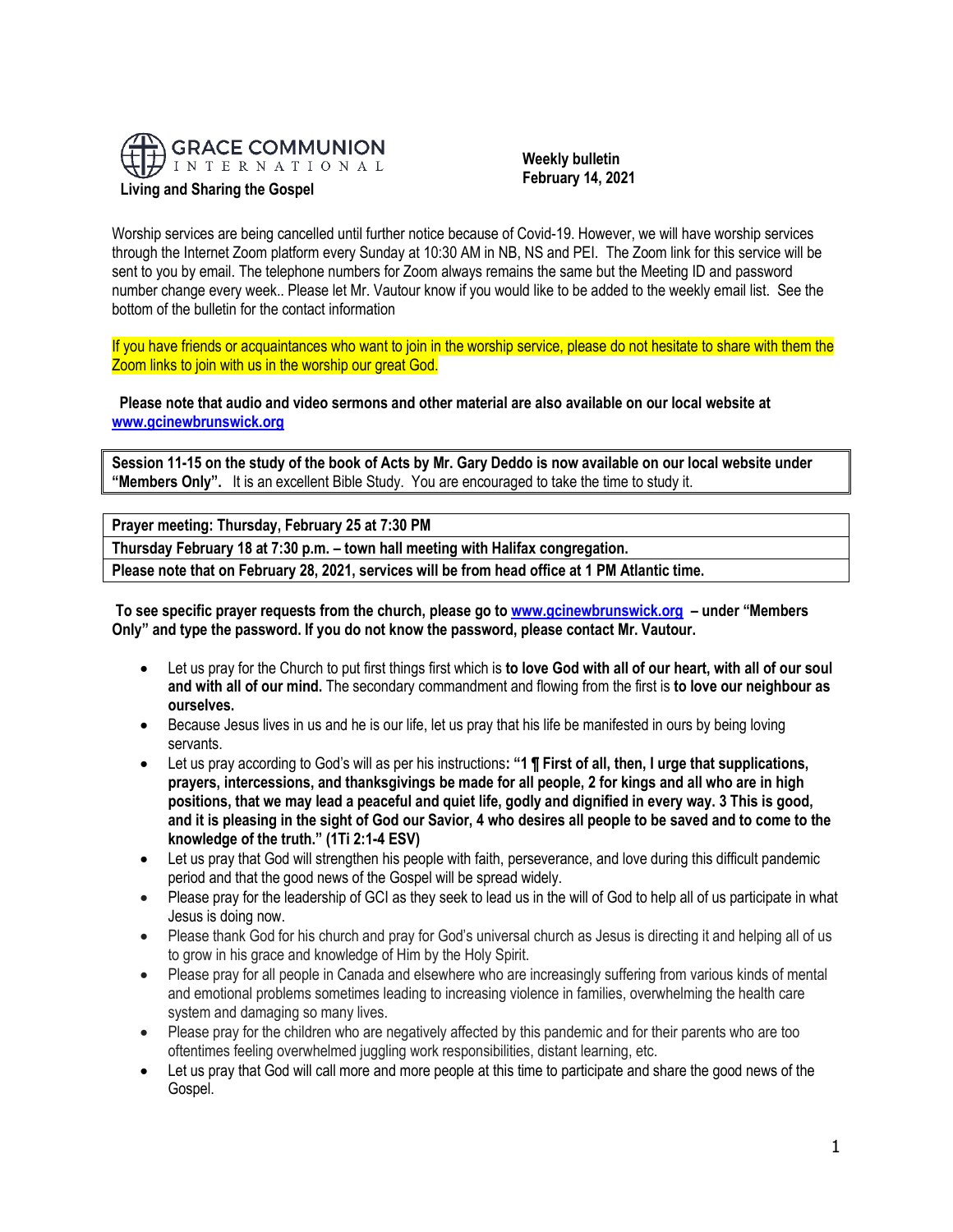• Let us pray, **"Our Father in heaven, hallowed be your name. Your kingdom come, your will be done, on earth as in heaven". (Matt. 6:9-10)**

**Offerings: (Paraphrase of some information given by Mr. Hall, GCI Canadian Director)**: Just a reminder that any donations we receive via either Credit Card or Canada Helps are subject to about a 3-3.5% fee which means any donations we receive for your congregation, are reduced by that amount. Direct Debit (Pre-authorized Payment) or E-Transfers have much lower transaction fees, that we do not back charge to the local congregation. (Cheques do not have a transaction fee). A person can send E-transfers to [khorwood@gcicanada.ca](mailto:khorwood@gcicanada.ca) if their bank uses INTERACT. In the subject or message line, write the name of your church and your member number. If your bank permits, you can also write your name and address. If you do not know your member number, please write to Mr. Vautour at the email address below. You can send your offering directly to the following address: **Grace Communion International- Canada, Suite 203A, 2121 Airport Dr., Saskatoon, SK 7SL 6W5.** If you prefer, you can also call **1-306-653-2705.**  *You can also donate via phone using a credit card, or via Canada Helps using the donate button on our website* **at**

**<https://www.canadahelps.org/en/dn/7735> .** *We will credit all donations received via Canada Helps to a member's local congregation, if we can identify where they attend."*

**T4 FYI** *some may ask about donations they gave via Canada Helps. As a registered Canada Helps issues tax receipts for donations to the church given through their portal. (From Mr. Bill Hall, Canadian Director Feb. 6, 2021)*

**Important Notice: if you have and are giving your offerings directly to GCI either by regular post, telephone or automatic withdrawal from your bank account or credit card, you will receive a tax receipt directly from the GCI head office in Saskatoon, Saskatchewan. Mr. Hall, Canadian Dir., has sent a letter which we should all receive shortly to help us choose which way we prefer to give.**

------------------------------------------------------------------------------------------------------------------------------------------------------------------- **Readiness**  (From the President - February 10, 2021)



Williams



Dear GCI Family and Friends,

I came across an intriguing quote that says, "When the student is ready the teacher will appear" (unknown origin)

Good organizational structures and systems accompanied with good ministry tools and practices cannot accomplish what we hope for unless we start with a spirit of humility and teachability. As the wise saying suggests, there needs to be "readiness" within the spirit of our would-be leaders. We define readiness as a

stage when a person displays the willingness and capacity to receive instruction and then to engage and act in fresh, Christ-like ways.

We find both of these spirits evident in the great story of Philip and the Ethiopian eunuch.

On the heels of the martyrdom of Stephen in the early church, followers of Christ scattered from Jerusalem to avoid persecution. Philip "the evangelist" was one of those followers (he was one of the original seven deacons described in Acts 6).

Philip was directed by an angel of God (**[Acts 8:26](https://ebible.com/query?utf=8%E2%9C%93&query=Acts%208%3A26&translation=ESV)**) to go to Gaza, where he would encounter a eunuch from the court of the queen of Ethiopia in Africa. (This eunuch was apparently either following or at least exploring Judaism). The eunuch was returning from a pilgrimage to Jerusalem, traveling south to his home country, Ethiopia.

The eunuch was reading from the writings of the prophet Isaiah—specifically a passage about the suffering of the promised Messiah. The eunuch did not know how to interpret what he was reading. He was a ready and willing student in need of a teacher. Philip, the able teacher and preacher, explained to him how the prophecy had been fulfilled by the life, death, and resurrection of Jesus, who was the Messiah talked about in the ancient writings.

As they rode together in the eunuch's chariot, they came upon a body of water, and in response to the gospel, the eunuch professed his faith in Christ, and requested Philip to baptize him. Philip obliged, and then was immediately carried away by the Holy Spirit to another location. The eunuch continued homeward rejoicing in the salvation and new life that he had received in Jesus.

This account in the book of Acts leaves us hanging regarding the rest of the eunuch's story. It is reasonable to infer that the eunuch would have been the first to bring and share the gospel message to Ethiopia and the continent of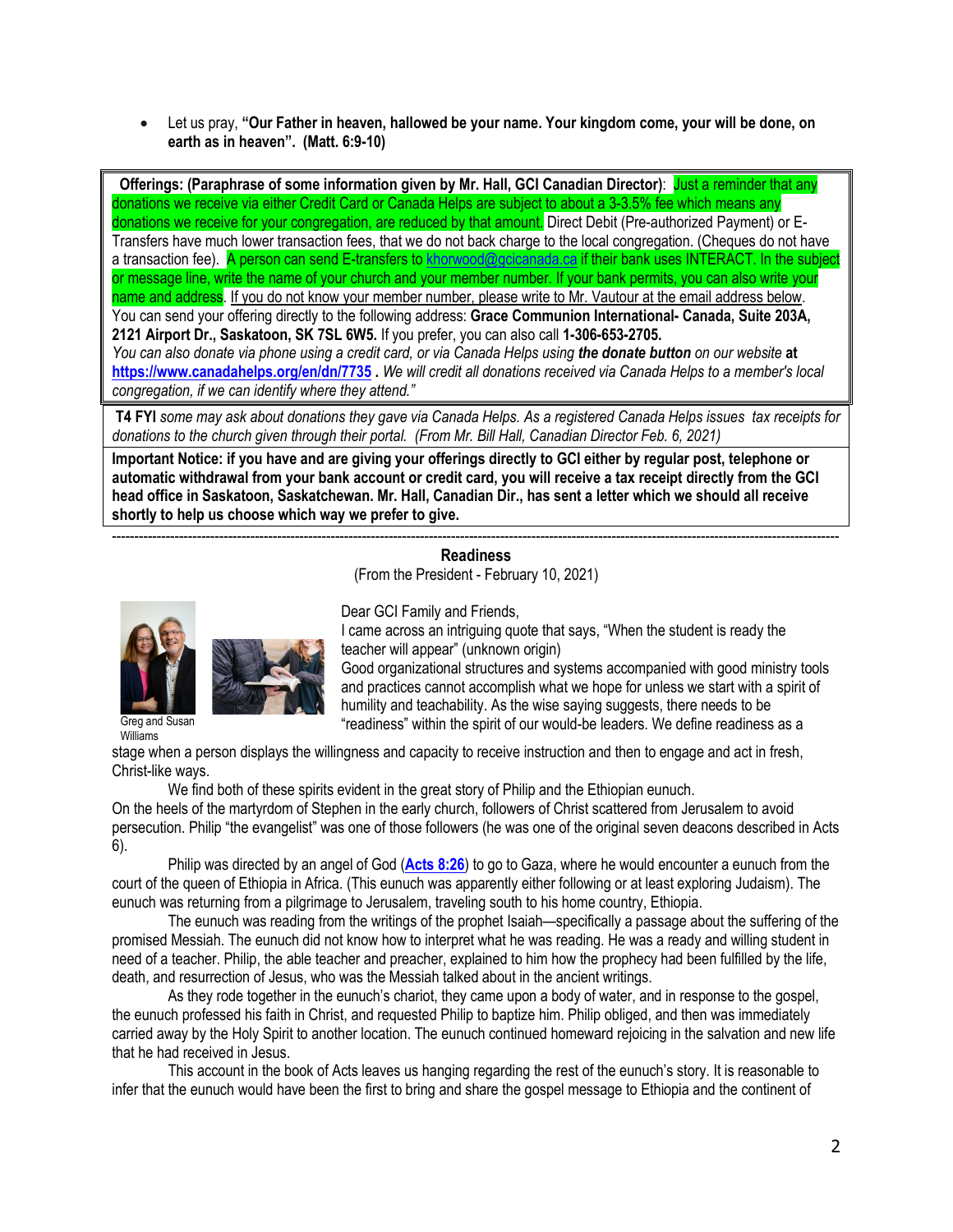Africa—thus, fulfilling Christ's proclamation in **[Acts 1:8](https://biblia.com/bible/niv/Acts%201.8)** for the spreading of the gospel from Jerusalem, Judea, Samaria, and to the ends of the world.

Why the eunuch? Why this marvelous encounter with Philip? Undoubtedly a divine appointment was at play the angel instructing Philip to pursue the eunuch, the interaction with the scriptures and its fulfilled meaning in Jesus, the regeneration symbolized in the act of baptism, and even the Spirit redirecting Philip to his next excursion. For the eunuch, he was finally seeing something clearly for the first time, even though it had always been there; the Old Testament puzzle pieces had finally been joined to display the magnificent picture that is Jesus Christ, the promised Messiah. The light came on and changed his life forever!

This Bible story is about this state of readiness. When I say "readiness," the posture of the eunuch is a great illustration. He was open and teachable with a desire to learn. When the light came on about Jesus being the fulfillment of the prophecies, he embraced the truth and displayed his surrender and allegiance through the act of baptism. In Paul's correspondence to the church at Ephesus, he explains why we have teachers in the church like Philip the evangelist.

### *The gifts he gave were that some would be apostles, some prophets, some evangelists, some pastors and teachers, to equip the saints for the work of ministry, for building up the body of Christ, until all of us come to the unity of the faith and of the knowledge of the Son of God, to maturity, to the measure of the full stature of Christ. [\(Ephesians 4:11-13 NRSVA](https://biblia.com/bible/nrsv/Eph%204.11-13))*

Paul wants all believers to come to the same understanding about Jesus that the eunuch displayed. It is crucial for the community of the church to have a thorough and unified knowledge of Jesus and to live out a unified faith. But get this, the journey of faith is a process of maturity—growth and movement away from childish behavior and toward Christlikeness. In other words, toward a life overflowing with love, joy, peace, patience, kindness, generosity, faithfulness, gentleness, and self-control.

Readiness is embracing this growth process with the assurance that the Holy Spirit is continuing a good work in us, moving us closer to and more like Jesus. This is not a clever behavioral modification program, but rather a dynamic work of the Spirit. Please understand that the Spirit is constantly at work, not just showing up in times of crisis and only working part-time hours.

My good friend and one of our Regional Directors, Anthony Mullins, gave me permission to share this story with you to emphasize the meaning I am trying to convey. Anthony, who serves as RD, local church pastor, moderator of a GCI podcast (Gospel Reverb), and coordinator of our GCI coaches, came to me and confessed that he was in a dry season and felt void of joy. Instead of enumerating the multiple circumstances and situations in his busy life that may be obstacles blocking the joy, he simply wanted me to join him in prayer to entreat the Holy Spirit to freely restore the spiritual fruit of joy to his life.

Please understand that Anthony was open to discussing his life circumstances and challenges, and quite honest about areas that needed attention and fresh responses from him. However, the inner joy that abides in a believer regardless of ups and downs was not going to come by fixing a schedule, or much worse, trying to fix other people or himself. Rather a humility that led to submission and reliance on the Spirit was the game-changer.

I see a kinship with Anthony and Philip—servants who are fully sold out for Jesus, going about their days freely sharing the good news about the Savior, and are open and receptive to the lead of the Spirit with an ever-forward trajectory of growth toward the stature and fullness of Jesus.

Growing with Jesus and aspiring to be more like him day by day! Greg Williams

# **REVELATION: 1,900 YEARS OF REVELATION**

\_\_\_\_\_\_\_\_\_\_\_\_\_\_\_\_\_\_\_\_\_\_\_\_\_\_\_\_\_\_\_\_\_\_\_\_\_\_\_\_\_\_\_\_\_\_\_\_\_\_\_\_\_\_\_\_\_\_\_\_\_\_\_\_\_\_\_\_\_\_\_\_\_\_\_\_\_\_\_\_\_\_\_\_\_\_\_\_\_\_\_\_\_\_\_\_\_

The mark of the beast. Armageddon. The Four Horsemen. 666. Babylon the great. The seven last plagues. The bottomless pit. The lake of fire.

These images of terror and catastrophe from the book of Revelation have greatly influenced the popular psyche. Even the secular press uses images such as "armageddon" and "four horsemen of the apocalypse" to describe calamities in our world.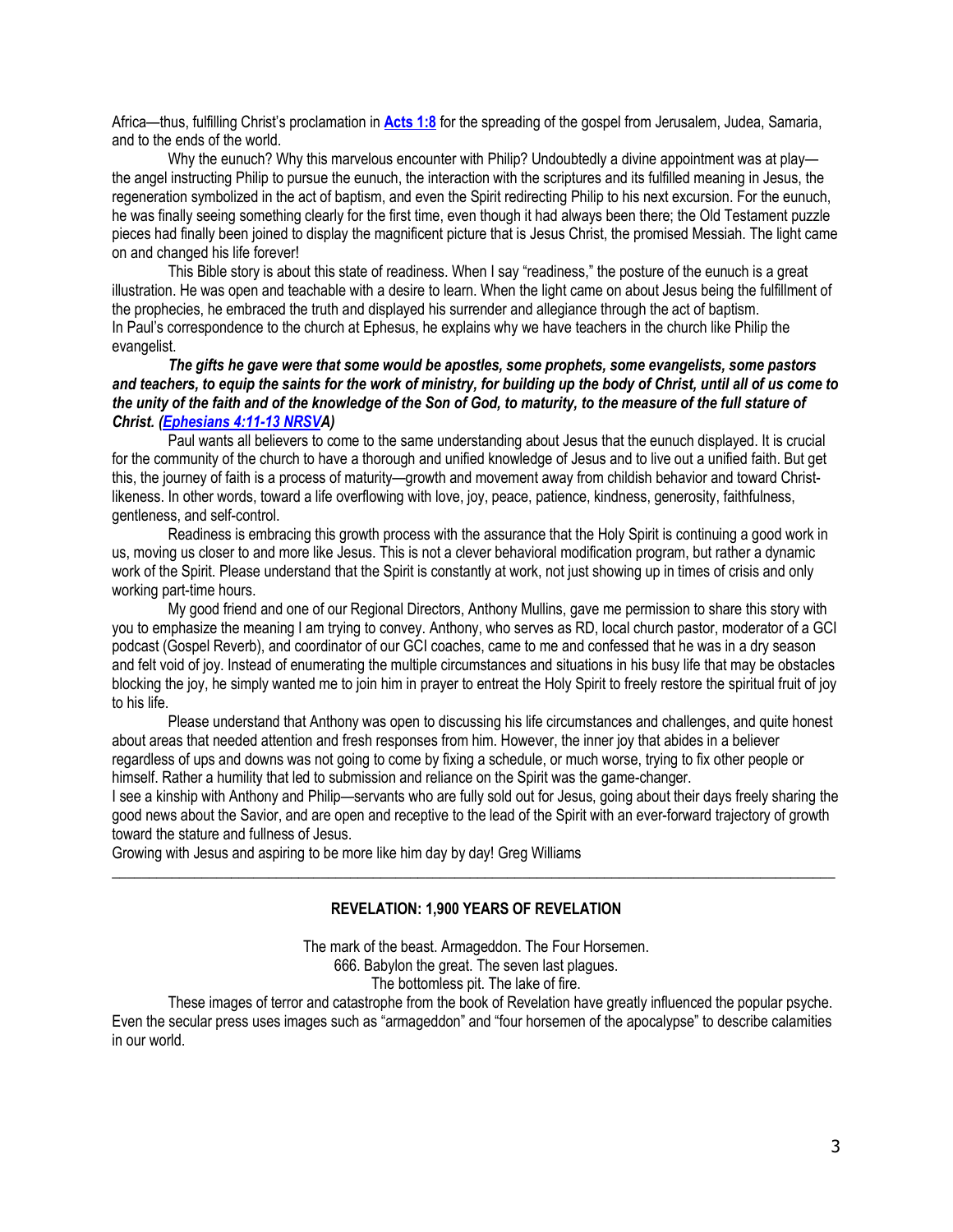#### **Misunderstood book**

Despite almost 1,900 years of fascination with the book of Revelation – A.D. 96 is often suggested as a date for the book – John's letter to the churches in his care continues to be misunderstood. And badly misinterpreted. One popular misconception is that Revelation has nothing of importance to say to us. It's considered to be merely a bizarre piece of first-century writing with no relevance for today. Another wrong idea is that Revelation is a codebook describing a specific outline of history written in advance. Countless interpreters have tried to "decode" the book as a handbook for predicting the end of the world.

This is not new. About the middle of the second century, a newly baptized Christian named Montanus claimed to have charismatic gifts. He taught that the church had entered the final age. Montanus and his followers predicted that the end of the world was near. The new Jerusalem was about to descend upon the nearby village of Pepuza, in what is now Turkey.

Montanus and his followers drew support for such ideas in large part from the book of Revelation. Montanus' influence spread rapidly and widely among Christians throughout the Roman world. But the prophecy of Montanus failed. By misinterpreting Revelation, he tarnished the book's reputation to the point that some Christians thought it shouldn't be in the Bible.

The claims of Christian groups from Montanus to the present – that Revelation pinpoints the events, personalities and time period of "the end" – have all failed. This should be a caution for Christians against using the book of Revelation as a predictive handbook.

#### **For the church**

We miss a lot by not reading carefully the first chapter of this magnificent vision. It is a message from Jesus Christ to his apostle John to pass on to seven churches in Asia Minor, in what is today western Turkey: "**On the Lord's Day I was in the Spirit, and I heard behind me a loud voice like a trumpet, which said: 'Write on a scroll what you see and send it to the seven churches: to Ephesus, Smyrna, Pergamum, Thyatira, Sardis, Philadelphia and Laodicea'" ([Revelation 1:10-11\)](https://biblia.com/bible/niv/Rev%201.10-11).**

Many people forget that Revelation is written by a church pastor to his churches – to Christians, to those who believe in and accept Jesus Christ and to those who are suffering because of their faith. John is their companion in suffering (**verse 9**). Revelation had life-and-death meaning for its first hearers because it was written specifically to them. It addressed John's brothers and sisters about dire problems. Some were being persecuted, tortured and even beheaded, as clearly indicated in **[Revelation 20:4](https://biblia.com/bible/niv/Rev%2020.4)**. These believers needed to be reminded that ultimate victory in this world belongs to those who pledge allegiance to Jesus Christ, not the emperor in Rome.

So Revelation is written to Christians who live in an often brutal world. In that sense, its message applies to all of us. Essentially, Revelation says we must overcome the world rather than allow it to overcome us (**[Revelation 3:21](https://biblia.com/bible/niv/Rev%203.21)**). By using seven church congregations – the number seven often depicted completion to the ancients – John suggests that the spiritual problems and emergencies facing these churches were to be considered representative of Christians throughout the Roman Empire. And by extension, these problems can be seen as threats that Christians in all places and ages must confront.

#### **An urgent appeal**

The message to the churches was simple but urgent. Christians in Asia were being challenged to walk through life as witnesses to the truth, even to the point of death. The church members, though, were experiencing their own internal crises, as chapters 2 and 3 make clear. Internal problems besetting the seven churches paralleled the spiritual state of a world in the grip of evil.

John's vision illustrates the consequences of the world's spiritual failing, through judgments such as the seven last plagues. But Christians warned about these judgments as well (**[Revelation 18:4-5](https://biblia.com/bible/niv/Rev%2018.4-5)**). Revelation tells the church how to escape God's judgment on the world. The church must be in the world and deal with it, but it must not be of the world.

The message of Revelation is that the church must clean up its own spiritual house, do something about its weak spiritual state and take a stand against state persecution. The church must confront the evil in the world pictured by the beast and Babylon. When the church successfully resists the world's evil allure (and the devil behind it), it witnesses to the truth that God exists and that he rules over all.

One of the earliest Christian confessions of faith was, "**Jesus is Lord" ([Romans 10:9\)](https://biblia.com/bible/niv/Rom%2010.9).** Revelation was written to bolster that conviction. It pointed in visionary and symbolic language to the "unseen hand" of God. It is God, the book insists, who decides the fate of nations and history. The beast and Babylon attain significance only as opponents of what Jesus Christ is doing. History revolves around him, not the woman who rides the scarlet-colored beast.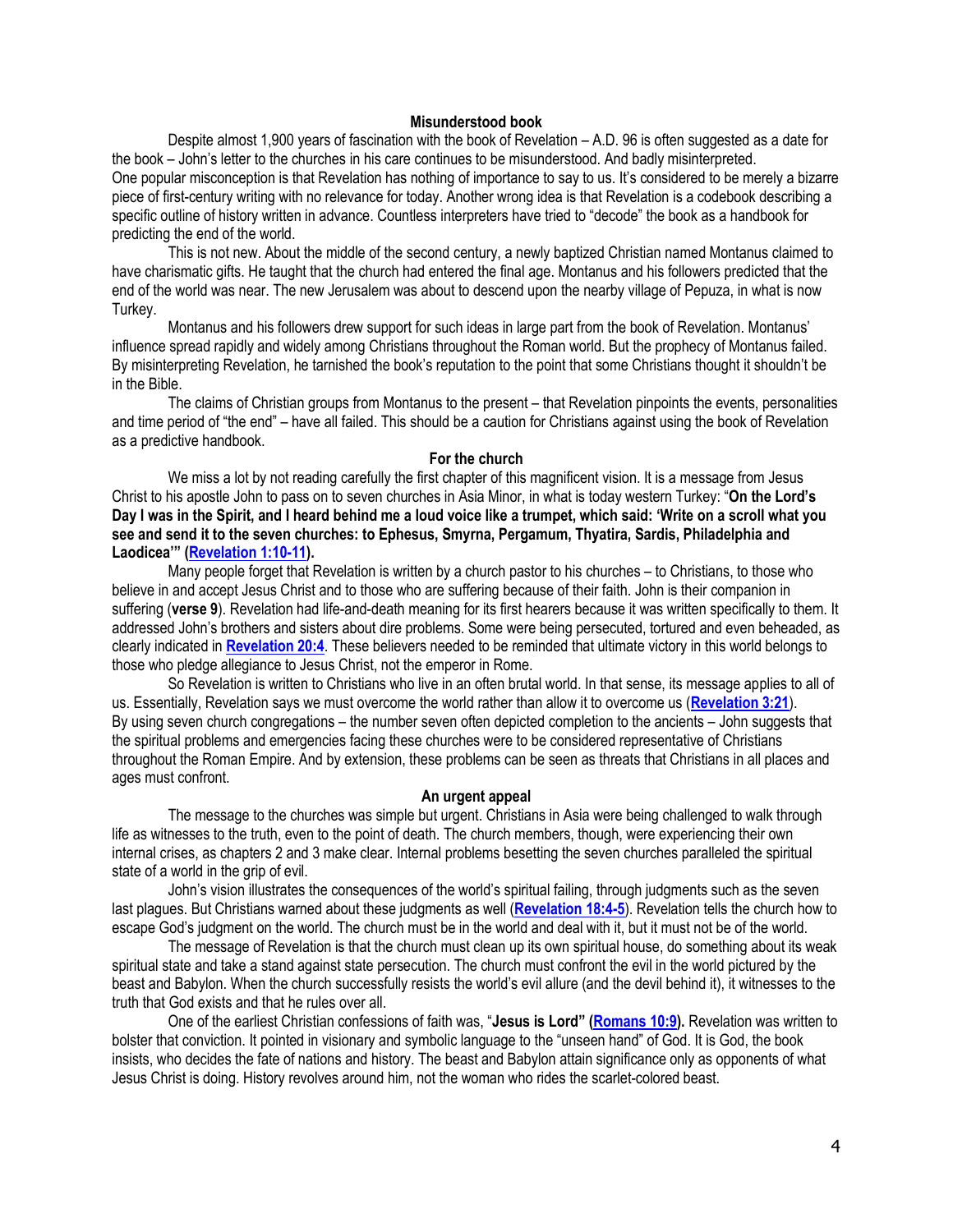# **Jesus Christ rules**

When John was inspired to depict the future judgment of the beast and the tormentors of the church, it was his way of saying: God is in charge. Jesus Christ is Lord and he will, ultimately, bring his presence to bear on the world. This world of politics and powers is only a stage for the acting out of God's work of redemption.

Revelation's symbolic portrayal of judgment on the world is meant to be a word to the wise as well as a tremendous encouragement. The daily struggles and setbacks of Christians, their battles with faith and temptations to despair – all of this must be understood in terms of the cosmic conflict being fought in the heavenly realm.

#### **Calling all Christians**

Revelation answers the question: Who is Lord? The churches John wrote to suffered under evil rulers (**[Revelation 2:12-13](https://biblia.com/bible/niv/Rev%202.12-13)**) and from their own human failings (**[Revelation 3:17](https://biblia.com/bible/niv/Rev%203.17)**). The wicked seemed to flourish. Why? Where was God and why hadn't he rescued his people? Why be a Christian in such a world?

These are the uncertainties Revelation deals with. They are issues *we* wonder about as well. Revelation answers these questions for us today as it did for the church in the first century. The book insists that, despite appearances to the contrary, God rules. He will ultimately end the evil that seems to hold sway in our world. The church is to stay focused on the almighty God, who is the ruler of the universe, and to the Lamb, who has saved them.

The church may seem powerless on earth – and it is, of itself. But the slain Jesus was glorified, and is at the right hand of the Father, controlling the world's destiny. This Christ is not only Lord of the world but also Lord and Savior of the church.

Faith in God's sovereignty over all things – including evil – is the decisive theme and emphasis of Revelation. After 1,900 years, it is still ahead of its time.

Paul Kroll

# ---------------------------------------------------------------------------------------------------------------------------------------------------------------- **Listen to the Music**

### By Paul Kroll & Neil Earle

Revelation has its roots sunk deep in the powerful rhythms of ancient Near Eastern language and life. R.H. Charles, in his two-volume work, *Revelation,* in the International Critical Commentary, enjoyed Revelation 1 on its own terms. He listened to the music. In so doing, he noted the important repetitive pattern of "threes," a pattern that symbolizes, to the Hebrew mind, certainty and confirmation.

Charles knew that in the ancient Near East, literary form was almost as important as content. The form was a key to the meaning. Imaginative speech of the kind we inadequately label "poetry" in English, attractive rhyme schemes and repetition, and colorful symbolism – these features of Hebrew writing send us verbal cues about how we should read the book.

The creativity is obvious. For example, God uses "the tree of life" from Genesis 2 as the motif for **[Revelation](https://biblia.com/bible/niv/Rev%2022.2)  [22:2.](https://biblia.com/bible/niv/Rev%2022.2)** Also, the victorious saints in heaven sing "the song of Moses the servant of God and the song of the Lamb" (**[Revelation 15:3](https://biblia.com/bible/niv/Rev%2015.3)**). This is why Hebrew thought structures pervade the book. The 404 verses in Revelation contain several hundred references to the Old Testament.

#### **Patterns of threes**

In Revelation, the patterns are set up starting in verse 1. The Revelation is 1) from God 2) through Christ 3) to his servants. Christ (1) in turn sent it by 2) an angel to 3) his servant John – a double pattern of threes.

Most modern translations, except the New International Version and the New English Bible, follow the King James Version in presenting a threefold rhythm in verse 2, referring to John's witness to "the word of God, and to the testimony of Jesus Christ, and to all things that he saw."

### **Blessed, John continues in verse 3, is**

- 1. the one who reads the words of this prophecy, and
- 2. blessed are those who hear it and
- 3. take to heart what is written in it.

## **In verse 4, John sends greetings**

- 1. from him who is, and who was, and who is to come (three!), and
- 2. from the seven spirits before his throne, and
- 3. from Jesus Christ, who is
	- 1. the faithful witness,
	- 2. the firstborn from the dead, and
	- 3. the ruler of the kings of the earth.